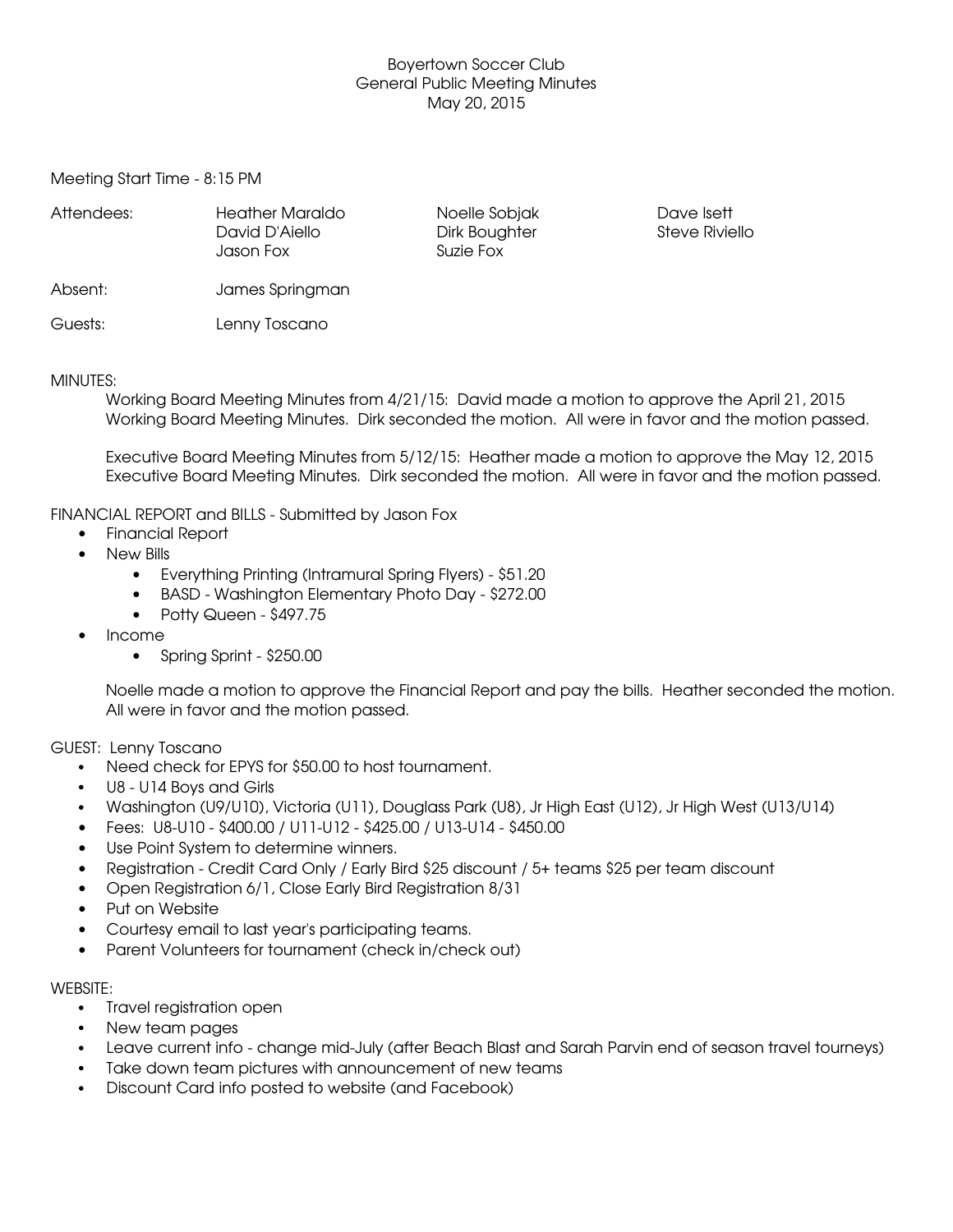TRAVEL:

- U8 Girls 12 players Finalized. HC Dave Moser
- U9 Girls 14 players Finalized. HC Martin Gibbons, AC Eric Westrich, AC Sean Brennan Heather made a motion to approve Sean Brennan as an AC, Dirk seconded the motion. All were in favor and the motion passed.
- U10 Girls no team
- U11 Girls no team
- U12 Girls 14 players Finalized. HC Stew Sherk, AC Barry Chadwick Noelle made a motion to approve Barry Chadwick as an AC, Dirk seconded the motion. All were in favor and the motion passed.
- U13 Independence 15 players (possibly 1 more). HC Scott Goffice, AC Marcus Knoblauch
- U13 Union 13 players (possibly 14). HC Brian Kovatch, AC Steve Heintz Dirk made a motion to approve Steve Heintz as an AC, David seconded the motion. All were in favor and the motion passed.
- U8 Boys 11 players Finalized. HC David D'Aiello, AC Scott Rath, AC Mike McAghon
- U8 Boys 12 players Finalized. HC Brandon Knauer, AC Steve Kinsey David made a motion to approve Brandon Knauer as HC and Steve Kinsey as an AC, Noelle seconded the motion. All were in favor and the motion passed.
- U9 Boys 12 players Finalized. HC Dirk Boughter, AC Tony Burkhardt, AC Rodney Miller
- U10 Boys United 12 players Finalized. HC Rob Owens
- U10 Boys Union 12 players Finalized. HC Andy Toburen
- U11 Boys 12 players Finalized. HC Jim Brisbois, AC Ed Becker
- U12 Boys United 11 players. HC Brad Rothenberger, AC Scott Goffice
- U12 Boys Union 12 players. HC Mike Fenton, AC Ian Shaner, AC Sharon Gabriel, AC Dirk Boughter
- U12 Boys Fusion 14 players Finalized. HC Frank Geiser
- $\bullet$  U13 Boys no team
- U14 Strikers 16 players Finalized. HC Kevin Houck

Dirk asked about a possible 2nd U9 Boys team. There would currently be 6 players interested. Steve will check on deadline but the best thing to do is register the team and withdraw the team if it doesn't materialize.

David made a motion to approve the 2015-16 Travel Rosters. Heather seconded the motion. All were in favor an the motion passed.

TRAVEL Other:

- PAGS working on getting teams registered
- DELCO Steve spoke with Pat Recke to start conversation with David
- ICSL Meeting is next week. U8 teams will be participating in ICSL.
- Licensing Course
	- Gary Stephenson July ??
	- Jason Pratt NSCAA

## FUNDRAISING:

- $\bullet$  \$250 @ Spring Sprint
- Noelle emailed Veronica's Botique (no response yet)
- $\bullet$  \$136 from CIV (10%) plus 2 pair of shorts @ \$10 each for a total of \$156
- Emailed Marcus about the 40th Anniversary Patch
- $\bullet$  Fightin Phillies Link+ Flyer \$9.00 per ticket

## NEW BUSINESS:

- Discussion on Parent Volunteer Credit System
- Possible \$\$ off Registration
- Parent Volunteers, criteria, incentive
- Possible Club Census: What everyone does for a living.
- Discount Cards
- Mike Fenton interested in joining the Board